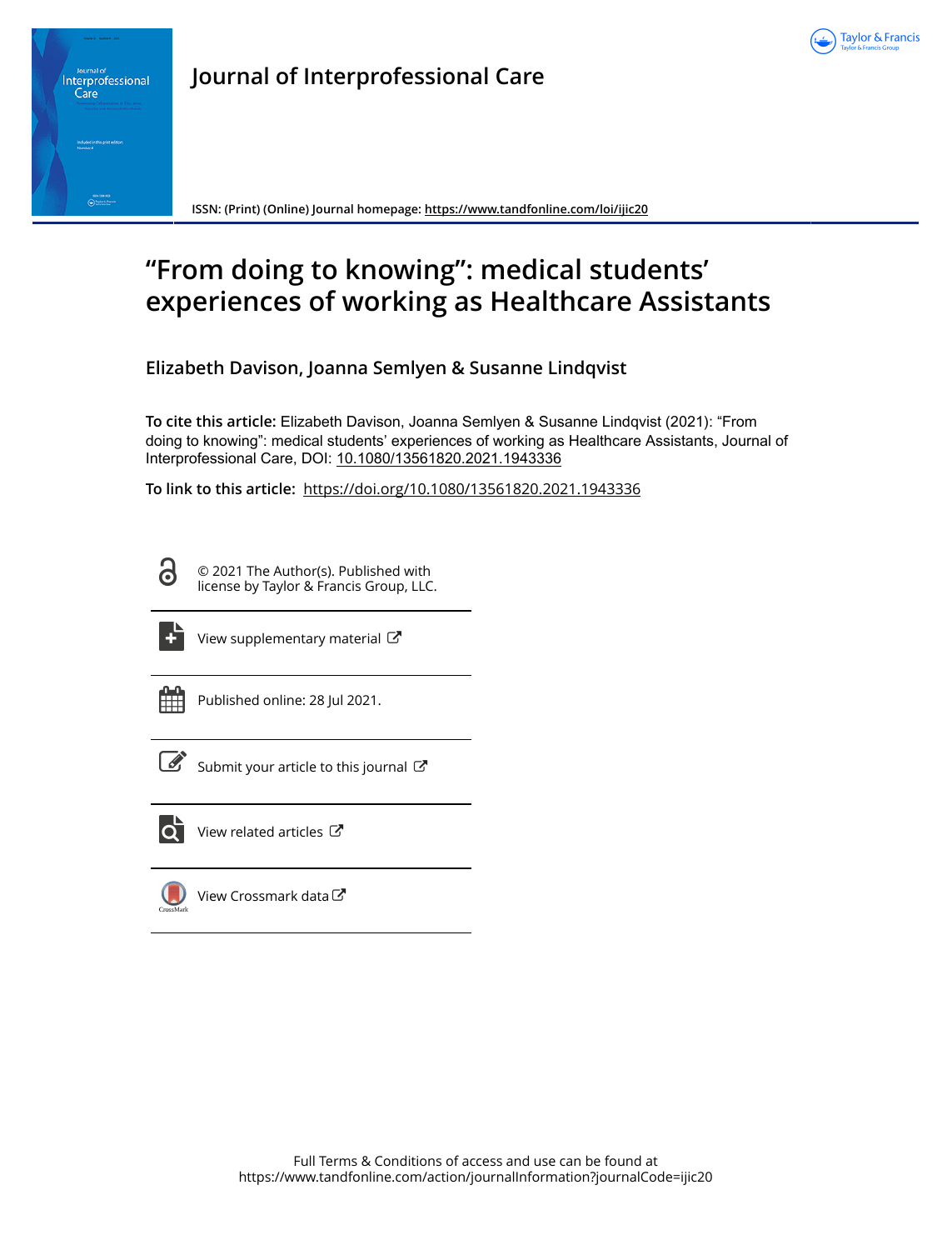Taylor & Francis Taylor & Francis Group

**a** OPEN ACCESS **a** Check for updates

## **"From doing to knowing": medical students' experiences of working as Healthcare Assistants**

Elizabeth Daviso[n](http://orcid.org/0000-0001-8636-3635) **D**<sup>[a](#page-1-0)</sup>, Joanna Semlyen D<sup>[b](#page-1-0)</sup>, and Susanne Lindqvist D<sup>[a,b](#page-1-0)</sup>

<span id="page-1-0"></span><sup>a</sup>Centre for Interprofessional Practice, Faculty of Medicine and Health Sciences, University of East Anglia, Norwich, UK; <sup>b</sup>Norwich Medical School, Faculty of Medicine and Health Sciences, University of East Anglia, Norwich, UK

#### **ABSTRACT**

There is growing recognition that doctors need to deliver person-centered care. More evidence is needed on how to best equip students in an already busy curriculum. Providing medical students with the opportunity to work as Healthcare Assistants (HCAs) can help them develop the desired skills. This study examined medical students' experiences of working as HCAs and perceived impact on their future practice. Adopting an Interpretative Phenomenological Analysis approach, we analyzed narratives from two focus groups of 13 'Year 0ʹ and 'Year 1ʹ medical students, who had completed an HCA project. This project allowed participants to experience a new dimension of patient care whereby learning by "doing" evolved to a deeper level of "knowing" patients, the HCA role and the wider team. Four major themes were identified: seeing the doctor: gaining new perspectives; building confidence: learning from and about patients; understanding the overall patient experience: providing personal care; finding "the person behind the patient": exploring beyond the diagnosis. This study suggests that working as an HCA enables participants to develop sustainable skills that equip them for their future role as doctors able to deliver person-centered care as part of an interprofessional team. Recommendations for inclusion of this type of intervention into the medical curriculum are discussed.

## **ARTICLE HISTORY**

Received 18 November 2020 Revised 21 May 2021 Accepted 11 June 2021

#### **KEYWORDS**

medical curricula; patientcentred care; healthcare assistant; values-based practice; interprofessional; qualitative research

## **Introduction**

<span id="page-1-5"></span>With the growing recognition that doctors must provide more person-centered care, there is a call for a more targeted approach during their education, by allowing students time to connect to and be guided by the feelings of the patient (Knorring et al., [2019](#page-7-0)). Prominent international academics argue that curriculum leaders should ensure that the skills needed to develop caring relationships with patients are given equal emphasis to students' clinical competence (Gillespie et al., [2018](#page-6-0); Kelly et al., [2020\)](#page-7-1). One way of introducing such skills is to create early opportunities in the curriculum that allow medical students to work as Healthcare Assistants (HCAs) (Walker et al., [2017\)](#page-7-2).

<span id="page-1-10"></span><span id="page-1-6"></span><span id="page-1-2"></span>Established in 1986 within the National Health Service (NHS) in the United Kingdom, HCAs are highly visible to patients, predominately spending their time at their bedside. The HCA role is found in many other countries, but with different job titles (Kroezen et al., [2018\)](#page-7-3). As HCAs see and support patients at their most weak and vulnerable, they offer unique role modeling opportunities of how to deliver empathic, person-centered care.

<span id="page-1-7"></span><span id="page-1-4"></span>Within their role, HCAs often provide comfort by listening and holding hands (Kelly et al., [2020](#page-7-1)) thus making time for an "unhurried" pause (Pieterse et al., [2019\)](#page-7-4). By giving the patient time and space to share what matters to them, HCAs often discover valuable clinical information (Spilsbury & Meyer, [2004](#page-7-5)). This relationship permits patients to be active <span id="page-1-8"></span>participants in their own care, and for the HCA and patient to relate to each other on a more human level, which brings with it a number of associated holistic benefits (Ralston & Walsh, [2017](#page-7-6)). Sadly, the important contribution to the patient's wellbeing by HCAs often goes unnoticed by doctors – due to the lack of time and/ or the skills and empathy needed to appreciate the value of knowing the "person" as well as the "patient."

#### **Background**

<span id="page-1-3"></span>Hojat et al. [\(2004\)](#page-7-7) stated the importance of helping students retain and cultivate empathy as part of improving clinical outcomes. Within their literature review, Cohen and Sherif (2104) argue that HCA work can expose medical students to important humanistic values, evidenced within their daily contact with patients that can influence perceptions of care. They also found that students felt such an experience provided respite from more structured learning, whilst reminding them of their vocation as a doctor. This was endorsed by medical students Ahmad [\(2009](#page-6-1)) and Fearnley [\(2014\)](#page-6-2) within their experiences of working as HCAs. They identified HCAs as a rich source of information, but also recognized the frequent conflict between taking the time to provide person-centered care and fulfilling more clinical duties as a doctor.

<span id="page-1-1"></span>In a meta-ethnographic analysis of how education affects empathy and compassion in medical students, Krishnasamy

© 2021 The Author(s). Published with license by Taylor & Francis Group, LLC.

This is an Open Access article distributed under the terms of the Creative Commons Attribution-NonCommercial-NoDerivatives License (http://creativecommons.org/licenses/by-nc-nd/4.0/), which permits non-commercial re-use, distribution, and reproduction in any medium, provided the original work is properly cited, and is not altered, transformed, or built upon in any way.

<span id="page-1-9"></span>CONTACT Susanne Lindqvist S.lindqvist@uea.ac.uk **C** Centre for Interprofessional Practice, Norwich Medical School, University of East Anglia, Norwich, Norfolk, NR4 7TJ.

Supplemental data for this article can be accessed on the [publisher's website](https://doi.org/10.1080/13561820.2021.1943336)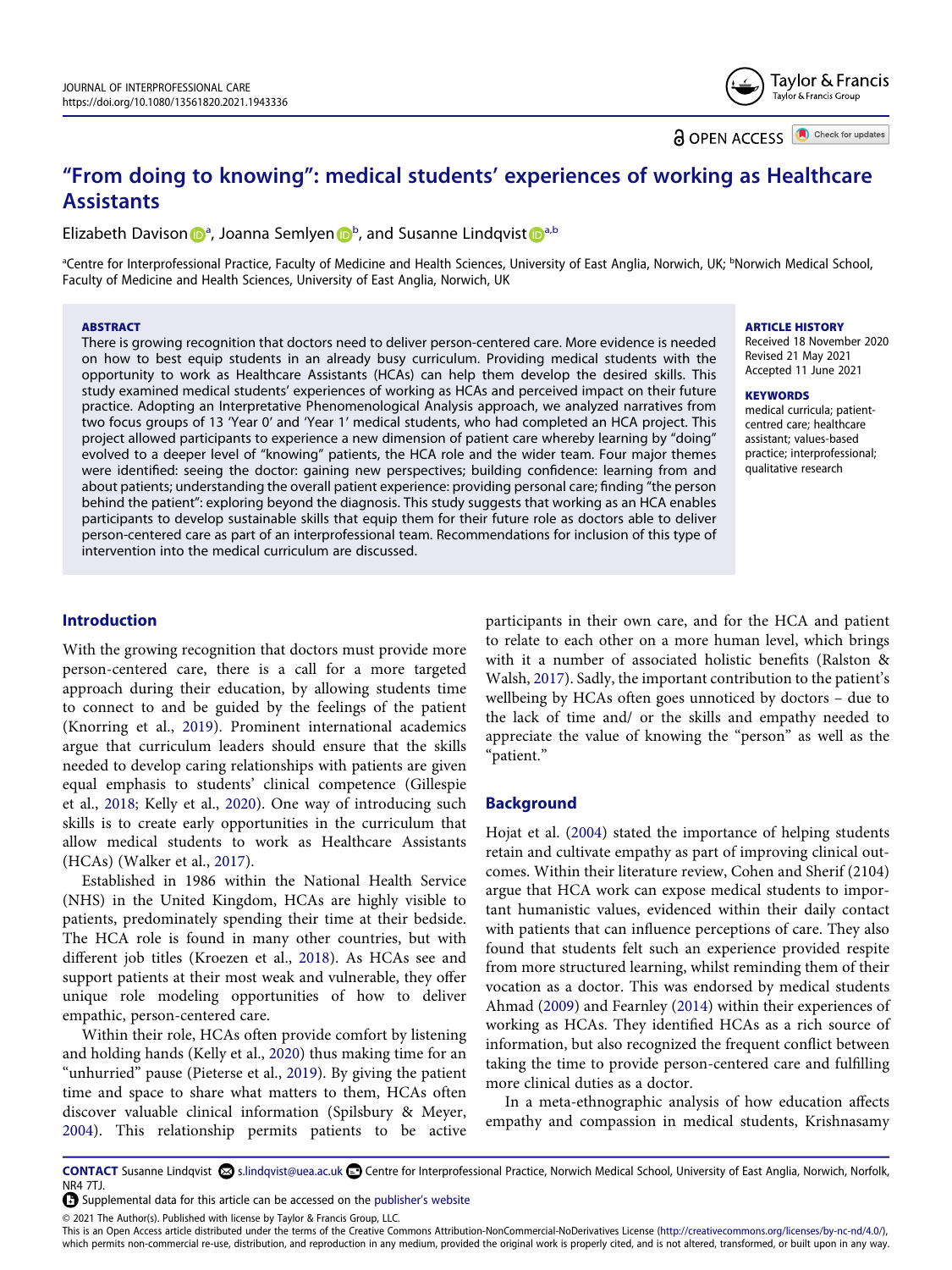<span id="page-2-3"></span>et al. [\(2019\)](#page-7-8) concluded that there is a need for innovative strategies that provide opportunities for students to foster a person-centered approach to care. Current literature thus helps educators recognize the importance of providing such learning opportunities. However, there is a clear lack of empirical evidence linked to targeted interventions to support decisions on what to include in the already very busy curriculum. Little is known about medical students' experiences working as HCAs and what is learnt. This paper presents findings from a study investigating the lived experience of medical students working as HCAs and the perceived impact of this experience on medical students' values and future practice.

## **Methods**

## *Study design*

<span id="page-2-10"></span><span id="page-2-7"></span>Because we sought to understand the lived experience of medical students working as HCAs, we adopted a qualitative design. Interpretative phenomenological analysis (IPA) was selected, as making sense of experience is central to phenomenological enquiry. Based on early work in hermeneutics (Willig & Stainton Rogers, [2008](#page-7-9)), IPA was developed as an explicit qualitative method of inquiry where the dual process of interpretation, by both researcher and participant, the "double hermeneutic" is central to the analysis (Smith, [1996\)](#page-7-10). By studying participants who have lived the experience, we were able to develop deeper insights into issues that affect the broader context of medical education and the delivery of personcentered care. IPA considers experience or phenomena, as accessible through interpretation and that both participant and researcher are sense makers, and interpreters – one of their life world and the other, interpreting the participant's sense making (Smith & Eatough, [2007\)](#page-7-11). In this way, the double hermeneutic reflects that both are active interpretative players in the analysis.

#### <span id="page-2-8"></span>*Context*

<span id="page-2-0"></span>This study is focussed around the origins and evaluation of a HCA project delivered to Foundation (Year 0) and Year 1 medical students at the University of East Anglia, from 2015– 2018 (Davison & Lindqvist, [2019\)](#page-6-3). Based in a range of different hospitals, students initially complete a three-day induction that equips them with core skills linked to the HCA role including: infection control, basic life support, manual handling (that includes the moving, lifting and lowering of patients), personal hygiene, and nutrition. This enables students to undertake three days of shift work, each shift lasting on average eight hours working as HCAs with patients, under supervision.

## *Sampling procedure*

All medical students who had worked as HCAs as part of this project were invited by e-mail to participate in this study by joining a focus group and were given a deadline by which to respond. In all, 131 (51 year 0 and 80 year 1) students were approached, from which sixty students responded, (21 students from year 0 and 39 from year 1). Participants were purposively selected to ensure wide representation of students who completed the project in either Year 0 or Year 1, across different genders and workplace settings in order to arrive at a cross section of students who would take part in two focus groups. Students who were not selected were thanked for coming forward.

#### *Data collection*

<span id="page-2-9"></span><span id="page-2-2"></span>Focus groups were used in this study because they offer epistemological flexibility (Wilkinson, [1998\)](#page-7-12) and build complex narratives that explicitly emerge from being in a group (Flowers et al., [2001\)](#page-6-4). Thirteen students were selected to participate in the two focus groups. In order to allow new ideas and experiences to emerge from the data, we used a semistructured design style adopting an open-ended approach that encouraged participants to expand and discuss their experiences (Langdridge & Hagger-Johnson, [2013](#page-7-13)). The focus group guide can be found as a supplementary document. Each focus group lasted one hour and was recorded and transcribed verbatim.

#### <span id="page-2-5"></span>*Data analysis*

<span id="page-2-1"></span>Eatough and Smith ([2006\)](#page-6-5) describe IPA's non-prescriptive, flexible guidelines for analysis. Consequently, whilst the ideographic nature of IPA generally favors individual interviews, our study adopts Eatough and Smith [\(2006](#page-6-5)) approach when discussing the combining of interview data collated from focus groups. When conducting the analysis process, the preliminary and high-order themes that emerged were subsequently combined into one discreet data set.

<span id="page-2-6"></span><span id="page-2-4"></span>ED was guided by JS at each stage of the analysis of the two focus group transcripts using IPA. The transcribed narratives were read line by line and initial thoughts, keywords, recurring phrases and any observations made (Lancer & Eatough, [2018](#page-7-14)). Detailed notes were kept throughout. The audio recordings were listened to several times to ensure the analytic consensus remained IPA focused and thus avoiding ED superimposing any of her own pre-suppositions, or interpretative bias onto the data (Rodham et al., [2015](#page-7-15)). The scripts were then returned to and initial thoughts and observations converted into abstract concepts and discreet and articulated themes. This process aided the third stage of analysis where connections were established between the initial concepts and themes and clustered into homogenous groups. After liaising with JS and SL, a series of sub-themes were discovered within the narratives. Finally, subordinate themes were clustered into super-ordinate, higherorder themes that captured the essence of the sub-themes.

## *Ethical considerations*

This project was granted ethical approval from the Faculty of Medicine and Health Ethics Committee at the University of East Anglia (201,819– 033). Prior to the focus groups, the importance of maintaining confidentiality was explained to participants who agreed to take part by signing a consent form. Participants were also given an information sheet and advised that they could withdraw from the study up to the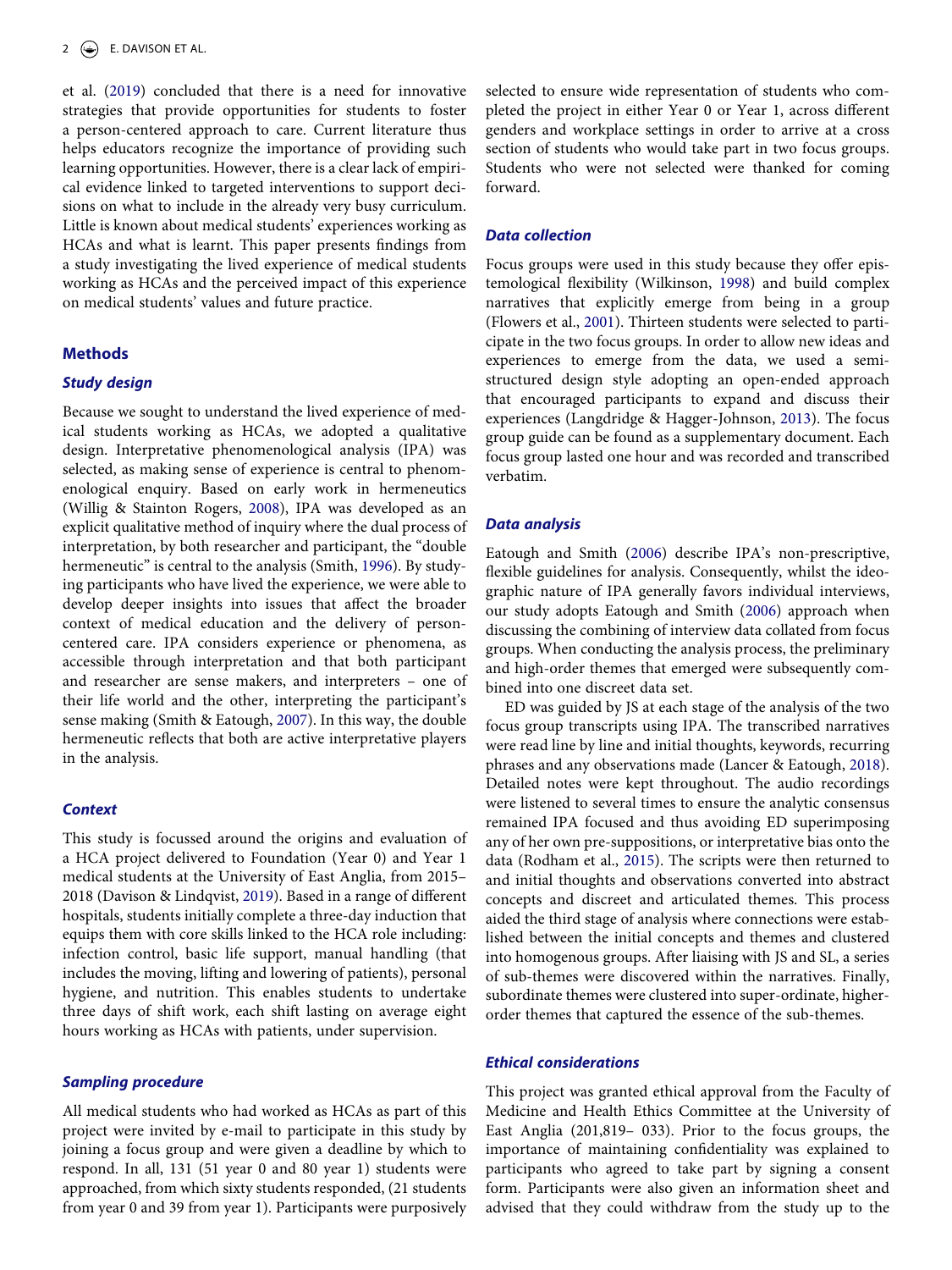<span id="page-3-0"></span>**Table 1.** Participant characteristics, venue for HCA project and year completed.

| Participant | Gender | Year of study | Year when project was completed | <b>HCA Project setting</b>         |
|-------------|--------|---------------|---------------------------------|------------------------------------|
|             | Female | Year 0        | 2017                            | Rehabilitation and palliative care |
|             | Female |               | 2017                            | Acute mental health/ dementia      |
|             | Male   |               | 2017                            | Community rehabilitation unit      |
| 4           | Female |               | 2017                            | Acute mental health/ dementia      |
| 5           | Female |               | 2017                            | Community hospital                 |
| 6           | Female |               | 2018                            | Acute mental health/ dementia      |
|             | Female |               | 2018                            | Acute mental health/ dementia      |
| 8           | Female | Year 1        | 2015                            | Academic teaching hospital         |
| 9           | Female |               | 2016                            | Acute hospital                     |
| 10          | Female |               | 2017                            | Academic teaching hospital         |
| 11          | Male   |               | 2018                            | Academic teaching hospital         |
| 12          | Female |               | 2018                            | Academic teaching hospital         |
| 13          | Male   |               | 2018                            | Academic teaching hospital         |

point of validation of the script. They were advised that they would receive a script of the recorded focus group via e-mail, which provided a further opportunity to validate and check their contribution. At this point participant data could no longer be withdrawn. Participants were informed that dissemination of findings from this study would preserve participant anonymity.

## **Results**

Thirteen students whose details are summarized in [Table 1](#page-3-0)  took part in two focus groups: one with seven students (Year 0), and one with six students (Year 1).

The findings showed that the project allowed participants to experience a new dimension of patient care whereby learning by "doing" evolved to a deeper level of "knowing" patients, the HCA role and the wider team. All participants described lasting impact from the experiences they had during the HCA project and expressed how valuable they had found the opportunity to work in the role of HCA.

We present the four super-ordinate higher-order themes identified from the IPA analysis, which illustrate the lived experience of medical students working as HCAs:

(1) Seeing the doctor: gaining new perspectives;

(2) Building confidence: learning from and about patients;

(3) Understanding the overall patient experience: providing personal care;

(4) Finding "the person behind the patient": exploring beyond the diagnosis.

## *Seeing the doctor: gaining new perspectives*

The HCA project created opportunities for participants to gain new perspectives of the doctor's role in patient care. One participant admitted that before this project she was unaware of the HCA role and also how this experience would benefit her as a future doctor. However, working alongside HCAs provided opportunities for participants to observe how HCAs talked to patients and the bonds that formed with them. In contrast, participants noticed that doctor-patient contact was often hurried and brief, with little time to interact, or indeed encouraged:

*I think just chatting to the patients, getting to know patients. Really, I feel medicine is often, quite time pressured. I've heard doctors say to me "you're not here to be their friend" kind of "don't talk to them in that way– don't get to know them," whereas as HCA, that was a bit more encouraged. [P9,Year 1]*

Some participants described their sense of a clinical "divide," separating doctors and other healthcare staff. One participant noticed that doctors appeared to ignore HCAs and indeed her, in her role as HCA. Notably, one said:

*Hopefully projects like these will be able to help make unity between the medical students and the healthcare professionals as well. [P11, Year1]*

One participant agreed that quiet moments spent with patients helped her gain valuable insights into what kind of doctor she wanted to become. When asked to hold a patient's hand whilst a medical procedure was performed, she realized the importance of having time to be with someone in this way:

*. . . so I just sat there and held her hand, and you know I always hope that I've got this kind of time for people . . . just to be there for people if they need your help and yes, I think it does teach you about the kind of doctor you want to be. [P12, Year 1]*

## *Building confidence: learning from and about patients*

Closeness to patients allowed participants to experience a new dimension of treatment that helped to develop confidence. Several participants initially described a sense of powerlessness and the need to learn new skills fast in order to meet expectations. One described her reaction when asked to carry out patient observations early on in her shifts:

*I think it also really improves medical students' confidence cos [because] I know when I started on the first day they gave me the task of taking the obs [observations] on my own with these patients and I was like "oh gosh I can't do that." [P9, Year 1]*

For most participants, the prospect of working alone and providing hands-on patient care was subsequently viewed positively, with the patient no longer approached with apprehension. Some now preferred the unpredictable nature of day-today working on the wards. One described her new sense of enablement and pride: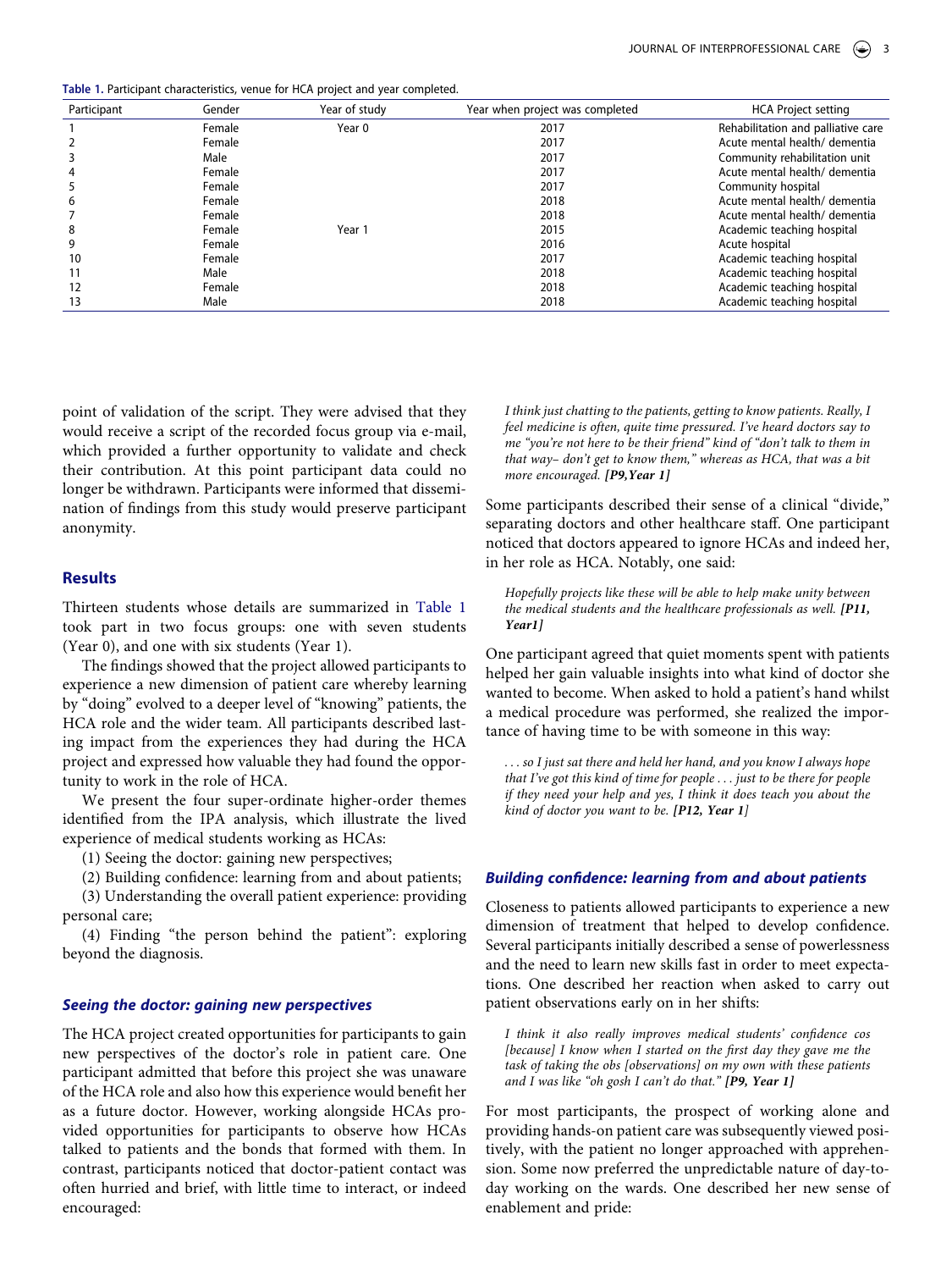*I know I'm a medical student, but obviously you were given that responsibility as a HCA, and from Module 1 you do know how to do that, and it just gives you the confidence like "oh yes I have learnt this and can do it in real life," so it's the first experience of being given a bit of freedom to actually do something good. [P9, Year 1]*

Learning from and about patients was woven throughout participant extracts. Some revealed a sense of urgency to connect with patients in order to carry out care, sometimes leaving participants initially feeling confused. One student depicted each patient as distinctly individual, each possessing valuable knowledge she could not initially access. In this sense, patients became "teachers" whereby it was necessary for her to be taught and guided by them in order to provide care.

*. . . because I didn't know how I was going to interact . . . some of the patients had dementia, but it was different spectrums . . . but they [all] had a process . . . by the end of the third day I had got used to the patients, I knew how to respond to them. [P6, Year 0]*

Participants compared their regular placements and taught medical practices to providing basic hands-on care and spending time by the patient's bedside as HCAs. They believed this experience had enhanced their learning, compared to their more "rehearsed" regular placements. Patients had become a valuable source of knowledge that participants were both keen and anxious to discover, such as when feeding a person with dementia:

*. . . he was in a chair and [I was] feeding him . . . I don't think I have ever been in a position . . . He just wasn't aware . . . I was thinking "am I feeding him too fast, or too slow?," "is this cold?" . . . I was thinking "I have never thought about this before." So it was quite nice – it was different. [P5, Year 0]*

## *Understanding the overall patient experience: providing personal care*

Some participants viewed their upcoming HCA training and shifts with unease - regarding it as unpredictable, unpractised territory. Another felt daunted when they had to provide personal patient care for the first time:

*. . . I've never cleaned a patient before and I think at first, when it was said to me, it was a bit daunting . . . it's not something that you are told to do as a medical student*. *[P11,Year1]*

Other participants valued the opportunity to experience providing personal care for patients, something they agreed they might have missed had they not taken part. One participant also recognized how the time spent providing personal care can help improve patients' overall experience:

*. . . I think for example, when you are helping a patient wash and dress that's something you probably won't do now as a medical student and you learn so much about that, like making sure the patient's OK, finding out how you can help them [P5,Year0]*

Another realized just how challenging it can be to be stripped of one's clothes and dignity, but how the HCA can help make this easer:

*I remember having a man that was crying and he was so emotional, he was trembling and just said . . . "I don't want you to see me*  [naked] as I have never been with a woman" and he was really *embarrassed . . . afterward he held my hand and he said "thank you,* 

*you've made my stay in hospital, you've actually made me feel comfortable." I think that was my main memory of the HCA project, because it made it human, it made it real. [P10,Year1]*

## *Finding "the person behind the patient": exploring beyond the diagnosis*

Providing hands-on care and spending extended lengths of time by the patient's bedside, allowed participants time to reflect on the importance of exploring "beyond the diagnosis." Being alongside and sitting with patients was for many participants new to them. Afternoons and evenings were described by several, as times when patients often appreciated company. One discovered how much her time spent with apatient was valued:

*There was this one patient who I got close to as she asked me to read out stories for her and I used to sit there reading out loud like an hour every evening . . . By the end of my shift she said: "oh, are you leaving and are you coming back tomorrow?" and I said that: "it's my last shift" and she was quite sad*. *[P4, Year0]*

Participants realized that patients were valuable holders of knowledge that awakened a new awareness and thirst to think like and discover the "person behind the patient." One had, since the HCA project, become aware of the importance of picking up on cues:

*You notice the little things and I think that when the patient does disclose something that isn't medically related I would explore that a little bit more. [P6, Year0]*

Patient's lives and their wider needs came into focus dissolving perceived differences between doctors and patients:

*. . . at the end of the day the only thing standing in the way between you and a patient is circumstance . . . any of us could be a patient at any time in our life . . . The HCA project really I think cemented that for me*. *[P12, Year1]*

This project also provided participants with powerful, memorable experiences and opportunities to understand how HCAs care for the patient as a person, even after their death, as one participant described:

*There was a patient who had died on the ward . . . You have to dress them in these special white sheet things, which I'd never seen before as a medical student and still haven't seen since. . . . What stays with me was the care that was displayed. The kind of feeling I felt there I hope to carry with me when I'm a doctor as well*. *[P9, Year1]*

Participants reflected on how their deeper patient awareness could be applied to medicine in terms of respecting "what means a lot" to patients in order to gain a better understanding of them. One described "connecting" with patients as "humbling" believing the project to be an affirming experience. Another mentioned that taking part in the HCA project early in their learning had allowed them space to think holistically, focus on listening and responding to patients' needs:

*The fact we did this project early in our Foundation year . . . forces you to think holistically about the patient, rather than just a medical perspective . . . some patients I did think "I wonder what's wrong with this patient," but that's a very transient thought and you think more about other things [that] are more important at that point*. *[P3, Year0]*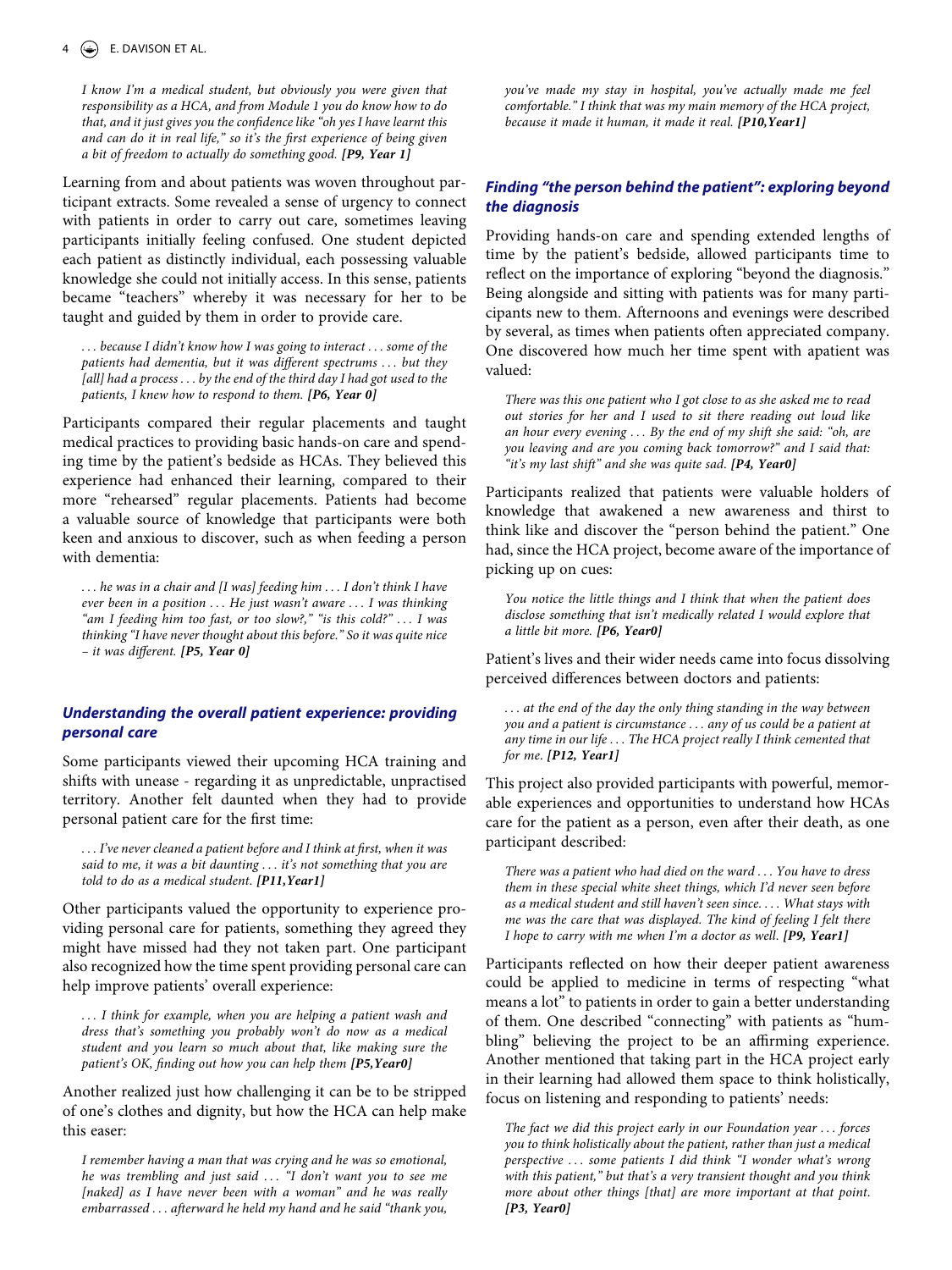## **Discussion**

## *Principal findings*

This study explored the lived experience of medical students working as healthcare assistants (HCAs) and the perceived impact of this on their future values and practice as doctors. Our findings show that participants were positively affected by their experience working as HCAs and with lasting impact of this on their values and future intended practice. This study identified four super-ordinate high-order themes describing how participants: i) gain new perspectives on the doctor's role in patient care from a HCA vantage point; ii) build confidence by learning from and about the patients; iii) develop understanding of the overall patient experience by providing personal care; and, iv) begin to look beyond the diagnosis and appreciate the human dimensions of care, whereby the person within the patient becomes evident.

Early exposure to hands-on fundamental care helps participants appreciate that they can learn from both HCAs and patients in ways that transcend the classroom and placements. Unable to rely on their existing medical knowledge, participants initially experienced a sense of unease and vulnerability in the patient's presence. This study reveals that working as HCAs allows participants to appreciate the difference between "procedural touch" associated with physical examination, and "expressive touch" conveying emotion, connection and humane understanding (Kelly et al., [2020\)](#page-7-1). Notably, by performing unpractised, hands-on patient care, knowledge is gained from both HCA and patients that allows participants to appreciate the necessity of practising holistic care alongside clinical skills specifically related to medicine.

## *Connecting with patients*

As part of the provision of care Kelly et al. [\(2020\)](#page-7-1) also emphasize the need to maintain eye-contact, be aware of body language and to read a patient's facial expression. These elements of connection are strongly identified in our study. This suggests that active learning, in the presence of the HCA and patients, can provide medical students with unique role modeling opportunities. This can potentially be very impactful, not only when it comes to helping students develop skills directly related to patient care, but also in shaping students' values and attitudes toward HCAs and their contribution to care. Ultimately, this can influence their future quality of interprofessional collaborative practice, thus creating more "unity" amongst professionals. Creating learning opportunities for students to witness positive role modeling examples are key within early years when attitudes toward other members of the interprofessional team are formed (Hawkes et al., [2013](#page-7-16)).

<span id="page-5-3"></span>Time is a most common barrier to shared decision making. When pressurized, doctors may communicate with a complexity and tempo that may easily overwhelm ill and worried patients (Pieterse et al., [2019\)](#page-7-4). This study provides a valuable alternative insight into the impact made on participants having witnessed the HCA's patience and time available to care, talk and listen to patients, that they in turn emulate. However, results presented here further highlight the known dilemma faced by doctors with limited time that prioritizes

diagnosing and treating patients. Interestingly, it also reveals how participants notice that doctors do not always appear to recognize, or appreciate, the HCA's skills, potential and contribution to holistic patient care. Working as HCAs allows participants to witness HCAs' ability to use their time while performing basic tasks to discover other facts about the patient. This suggests that these participants will seek and listen to the views of HCAs as future doctors, knowing how much more time the HCA spends alongside patients.

#### *Experiencing the HCA role*

<span id="page-5-0"></span>Being alongside and caring for patients is cited by participants as their most challenging, yet memorable experiences, amplifying the importance of thinking "beyond the diagnosis" and integrating empathy into their existing skills. Branch et al. [\(1998\)](#page-6-6) discuss such "seminal moments" experienced at the bedside, described by participants as "humbling" and "memorable," that ultimately inspired them to reassess their values. Krishnasamy et al. [\(2019\)](#page-7-8) and Jeffrey [\(2016](#page-7-17)) both stress the need to introduce medical students to a more person-centered approach to care, that develops understanding of empathy as being of equal importance to other clinical skills within the curriculum. This study suggests that this type of experience allows participants to appreciate and relate to the patient's vulnerability on a deeper level.

<span id="page-5-4"></span>We suggest that by introducing the HCA project early, students will be able to enhance their ability to recognize the human side of care at the outset, to help them develop into more patient-centered doctors (Knorring et al., [2019](#page-7-0)). A follow-up study will be a useful next step to investigate the longer-term impact of this project on these students as they work as doctors. It is this study's recommendation that all medical students could benefit from experiencing working as HCAs in the early years of their course, in order to provide a grounding and basic awareness of the need for doctors to provide holistic, person-centered care as part of an interprofessional collaborative team.

<span id="page-5-2"></span><span id="page-5-1"></span>Allowing medical students to step outside their familiar learning environment and into the role of the HCA, helps them understand concepts that are merely abstract in the classroom (Dharamsi et al., [2010](#page-6-7)) and to practise very different skills compared to their regular placements. The HCA project offers valuable experience-based learning through actively contributing to patient care, thus easing the transition of newly qualified doctors into practice (Coakley et al., [2019\)](#page-6-8). Immersion in the practice setting makes participants appreciate their own and the patient's vulnerability. It also helps develop a genuine desire to build relationships with patients and colleagues based on empathy, care and compassion. This underscores the importance of showing early learners what person-centered collaborative care looks like as part of the medical curriculum (Knorring et al., [2019](#page-7-0)), and why caring relationships have equal value to clinical competence (Gillespie et al., [2018](#page-6-0)).

## *Strengths and limitations*

The qualitative design of the study enabled a thorough exploration of the phenomenon from the students'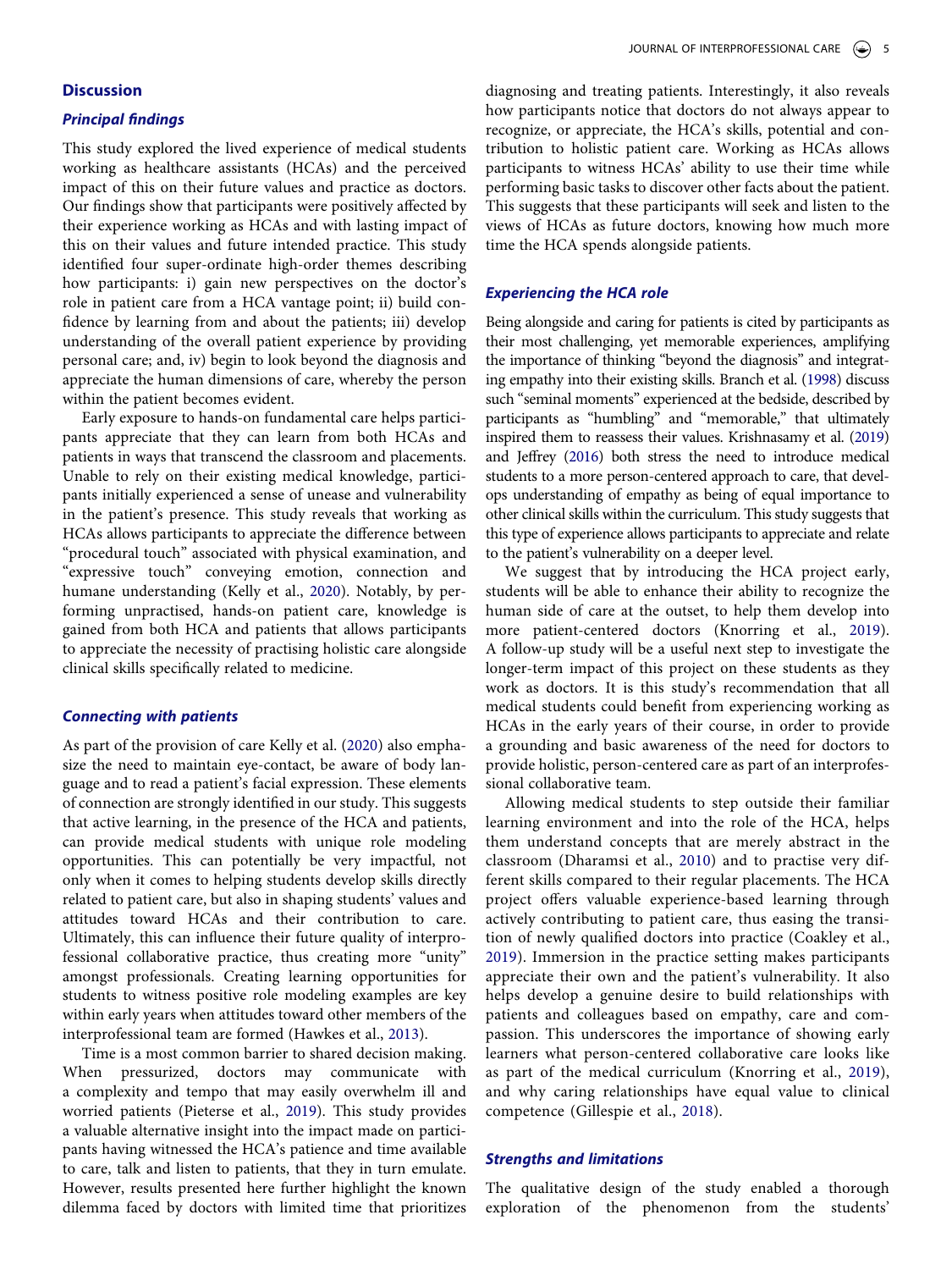perspective. Whilst individual interviews are commonly used when conducting IPA research, the focus group design allowed group discussions to generate diverse views. Future research using individual interviews may allow a deeper exploration of some of the themes. Additionally, this study included participants who had completed the project in a hospital context. The current HCA project now also offers shifts in care homes, and future research could therefore investigate whether students perceive any differences between learning and working as HCAs in care homes compared to the hospital setting. The double hermeneutic, interpretative analytic work, is limited always by both the researchers' own "presuppositionless apprehending" (Heidegger, [1962\)](#page-7-18) of the phenomena and the limitations of any participants' ability to articulate their sense-making through language. Nevertheless, IPA offers a strong and clear opportunity for dynamic, analytic work allowing back and forth across accounts and interpretations that offers as proximate an understanding as possible, through the idiographic commitment to systematic exploration of experience.

## <span id="page-6-9"></span>**Conclusion**

Working as HCAs allowed participants to encounter a new dimension of patient care whereby learning by "doing" evolved to a deeper level of "knowing" patients, the HCA role and the wider team. It also offered them an opportunity to learn how they want to be as future doctors. Working as HCAs early in their course can enable medical students to recognize the meaning of person-centered care and how "little things" matter. Findings of this study suggest that this type of educational intervention is worthy of investment into the medical curriculum in building confidence, awareness and perhaps resilience too. The ability of actively being able to develop caring relationships with patients and members of the wider team, such as the HCAs, is likely to positively impact on outcomes. Certainly, this study implicates that doctors may be able to gain strength by taking time to acknowledge their own and their patients' vulnerabilities.

## **Acknowledgments**

We wish to thank the participants for taking part in our study and all our wonderful practice partners without whom we could not deliver the HCA project. Special thanks also to Charlotte Salter, Kevin Bryant, Sally Homden, Atiya Jannat and Kim Martins who assisted with the study process at various stages.

#### **Funding**

No funding was received for this study.

## **Notes on contributors**

*Elizabeth Davison* is a Research Associate in the Centre for Interprofessional Practice, Norwich Medical School at the University of East Anglia. Her research interests are focussed around investigating how best to prepare students for life-long interprofessional learning and working.

*Joanna Semlyen* is an Associate Professor of Psychology and Medical Education at University of East Anglia, a Registered Health Psychologist (HCPC) and a Chartered Psychologist (BPS). Her interdisciplinary research focus in medical education includes curriculum development and diversity in medical education. She has particular interest in developing qualitative methodologies in health professions and is regional lead for Interpretative Phenomenological Analysis (East of England).

*Susanne Lindqvist* is a Professor of Interprofessional Practice at University of East Anglia. She is Director of the Centre for Interprofessional Practice and Director of Educational Strategy and Learning and Teaching Quality at Norwich Medical School. Her research interests focus around key elements that underpin optimal interprofessional practice in education and the workplace.

## **ORCID**

Elizabeth Davison D http://orcid.org/0000-0001-8636-3635 Joanna Semlyen http://orcid.org/0000-0001-5372-1344 Susanne Lindqvist **http://orcid.org/0000-0001-8598-6240** 

## **Conflicts of interest**

The authors report no conflicts of interest. The authors alone are responsible for the content and writing of this article.

## **References**

- <span id="page-6-1"></span>Ahmad, A. [\(2009\)](#page-1-1). A shift in the life of a medical student working as a health-care assistant. *British Journal of Hospital Medicine (17508460)*, *70*(7), M111–M111. [https://doi.org/10.12968/hmed.2009.70.Sup7.](https://doi.org/10.12968/hmed.2009.70.Sup7.43144) [43144](https://doi.org/10.12968/hmed.2009.70.Sup7.43144)
- <span id="page-6-6"></span>Branch, W. T. J., Pels, R. J., & Hafler, J. P. [\(1998\)](#page-5-0). Medical students' empathic understanding of their patients. *Academic Medicine*, *73* (4), 360–362. Retrieved from. [https://journals.lww.com/academicmedicine/](https://journals.lww.com/academicmedicine/Fulltext/1998/04000/Medical_students__empathic_understanding_of_their.7.aspx)  [Fulltext/1998/04000/Medical\\_students\\_\\_empathic\\_understanding\\_of\\_](https://journals.lww.com/academicmedicine/Fulltext/1998/04000/Medical_students__empathic_understanding_of_their.7.aspx) [their.7.aspx](https://journals.lww.com/academicmedicine/Fulltext/1998/04000/Medical_students__empathic_understanding_of_their.7.aspx) .
- <span id="page-6-8"></span>Coakley, N., O'Leary, P., & Bennett, D. ([2019\)](#page-5-1). 'Waiting in the wings'; Lived experience at the threshold of clinical practice. *Medical Education*, *53*(7), 698–709. <https://doi.org/10.1111/medu.13899>
- Cohen, L. G., & Sherif, Y. A. (2014). Twelve tips on teaching and learning humanism in medical education. *Medical Teacher*, *36* (8), 680–684. Retrieved from. [https://search.ebscohost.com/login.aspx?direct=](https://search.ebscohost.com/login.aspx?direct=true%26db=eoah%26AN=33284476%26site=ehost-live) [true&db=eoah&AN=33284476&site=ehost-live](https://search.ebscohost.com/login.aspx?direct=true%26db=eoah%26AN=33284476%26site=ehost-live) .
- <span id="page-6-3"></span>Davison, E., & Lindqvist, S. [\(2019](#page-2-0)). Medical students working as health care assistants: An evaluation. *The Clinical Teacher*, *17*(4), 382–388. <https://doi.org/10.1111/tct.13108>
- <span id="page-6-7"></span>Dharamsi, S., Richards, M., Louie, D., Murray, D., Berland, A., Whitfield, M., & Scott, I. [\(2010](#page-5-2)). Enhancing medical students' conceptions of the CanMEDS Health Advocate Role through international service-learning and critical reflection: A phenomenological study. *Medical Teacher*, *32*(12), 977–982. [https://doi.org/10.3109/](https://doi.org/10.3109/01421590903394579)  [01421590903394579](https://doi.org/10.3109/01421590903394579)
- <span id="page-6-5"></span>Eatough, V., & Smith, J. A. [\(2006](#page-2-1)). I was like a wild wild person: Understanding feelings of anger using interpretative phenomenological analysis. *British Journal of Psychology*, *97*(4),483–498. [https://doi.org/](https://doi.org/10.1348/000712606X97831)  [10.1348/000712606X97831](https://doi.org/10.1348/000712606X97831)
- <span id="page-6-2"></span>Fearnley, E. [\(2014\)](#page-1-1). How working as a healthcare assistant has made me a better doctor. *British Journal of Healthcare Assistants*, *8* (9), 458. Retrieved from. [https://search.ebscohost.com/login.aspx?direct=](https://search.ebscohost.com/login.aspx?direct=true%26db=edo%26AN=ejs36812247%26authtype=sso%26custid=s8993828%26site=eds-live%26scope=site) [true&db=edo&AN=ejs36812247&authtype=sso&custid=](https://search.ebscohost.com/login.aspx?direct=true%26db=edo%26AN=ejs36812247%26authtype=sso%26custid=s8993828%26site=eds-live%26scope=site) [s8993828&site=eds-live&scope=site](https://search.ebscohost.com/login.aspx?direct=true%26db=edo%26AN=ejs36812247%26authtype=sso%26custid=s8993828%26site=eds-live%26scope=site) .
- <span id="page-6-4"></span>Flowers, P., Knussen, C. L., & Duncan, B. [\(2001](#page-2-2)). Re-appraising HIV testing among Scottish gay men: The impact of new HIV treatments. *Journal of Health Psychology*, *6*(6), 665–678. [https://doi.org/10.1177/](https://doi.org/10.1177/135910530100600605) [135910530100600605](https://doi.org/10.1177/135910530100600605)
- <span id="page-6-0"></span>Gillespie, H., Kelly, M., Gormley, G., King, N., Gilliland, D., & Dornan, T. ([2018](#page-1-2)). How can tomorrow's doctors be more caring?